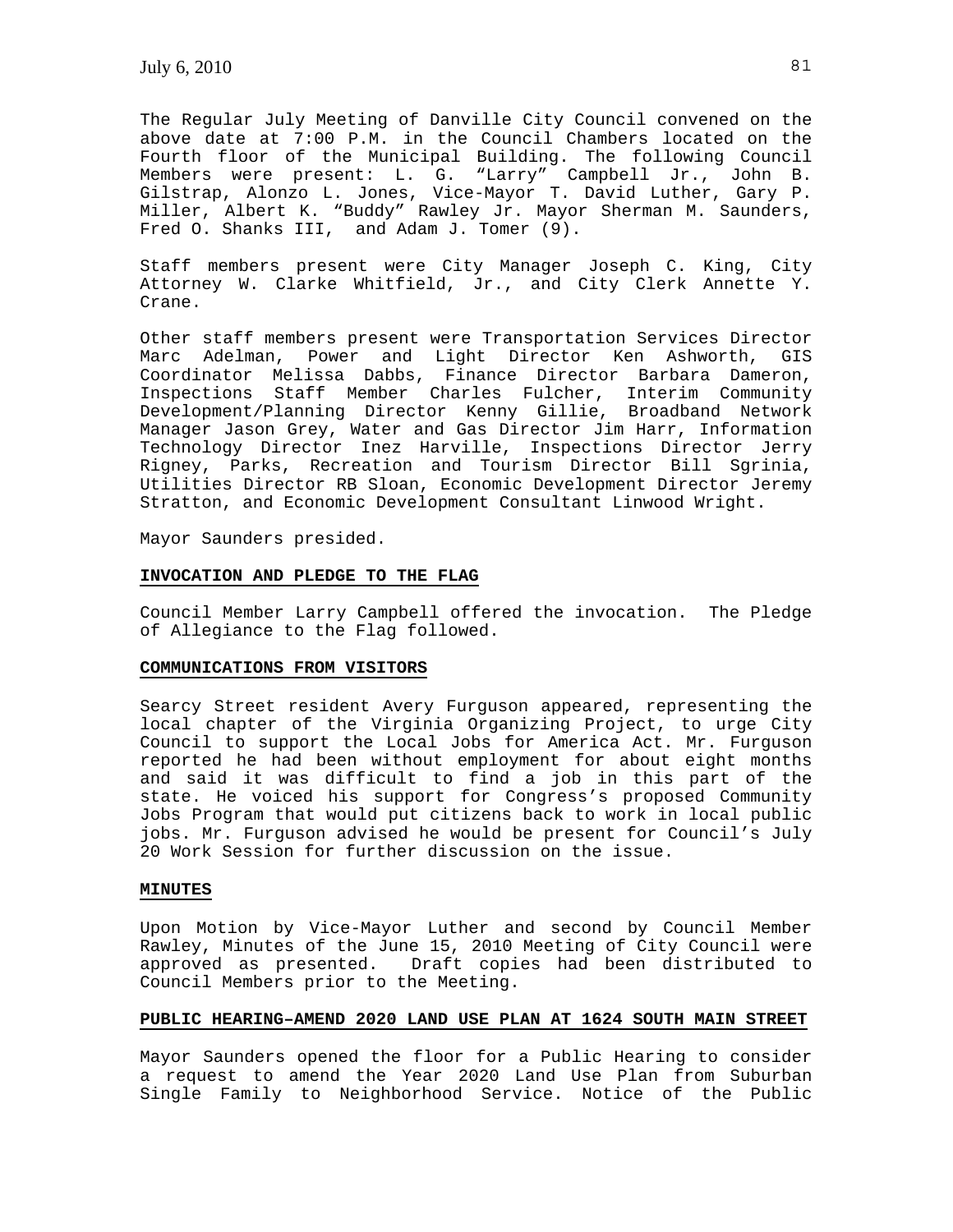Hearing was published in the Danville Register and Bee on June 22 and 29, 2010.

Mayor Saunders noted this item was originally on the June 1, 2010 Council agenda and had been removed at the request of the applicant in order to talk with surrounding property owners about the proposed business and any concerns about spot zoning.

Herman Cook, Jr., owner of the property at 1624 South Main Street, urged Council to rezone his property from Old Town Residential to Transitional Office. Mr. Cook advised he had been unsuccessful in selling his property as residential, since it was surrounded by commercial properties. He advised that Ms. Hilda Hatchett would like to purchase the house and relocate her express tax business there, but he would be unable to sell unless the property was rezoned.

Mr. Cook distributed photos of surrounding properties to Council Members. Some felt the area became undesirable for residences following the construction of a cloverleaf intersection nearby.

College Park Drive Extension resident Delois Hill expressed opposition to the proposal. Ms. Hill said most of the residents were 55 years of age or older and several had expressed concerns about being displaced and the possible increase in traffic flow should the property in question be rezoned from residential to commercial. Mayor Saunders assured Ms. Hill the request for rezoning at 1624 South Main Street would have no effect on the current zoning of the College Park Extension residences.

Applicant Hilda Hatchett informed Council she wished to relocate her Southwyck Plaza Express Tax office to the South Main location. She said office rental at Southwyck had steadily increased and since she only worked from January through April during tax season, it was no longer economically feasible to remain at Southwyck.

It was the consensus among Council Members that illegal spot zoning would not be an issue since most of the surrounding properties are or would eventually become commercial.

No one further desired to be heard and the Public Hearing was closed.

Clerk's Note: No action was taken on a Resolution maintaining the Year 2020 Land Use Plan at 1624 South Main Street.

Council Member Tomer moved adoption of an Ordinance entitled:

### ORDINANCE NO. 2010-07.01

AN ORDINANCE AMENDING THE YEAR 2020 LAND USE PLAN FROM SUBURBAN SINGLE FAMILY TO NEIGHBORHOOD SERVICE AND REZONING FROM OT-R OLD TOWN RESIDENTIAL DISTRICT TO TO-C TRANSITIONAL OFFICE DISTRICT, 0.74 ACRES AT 1624 SOUTH MAIN STREET.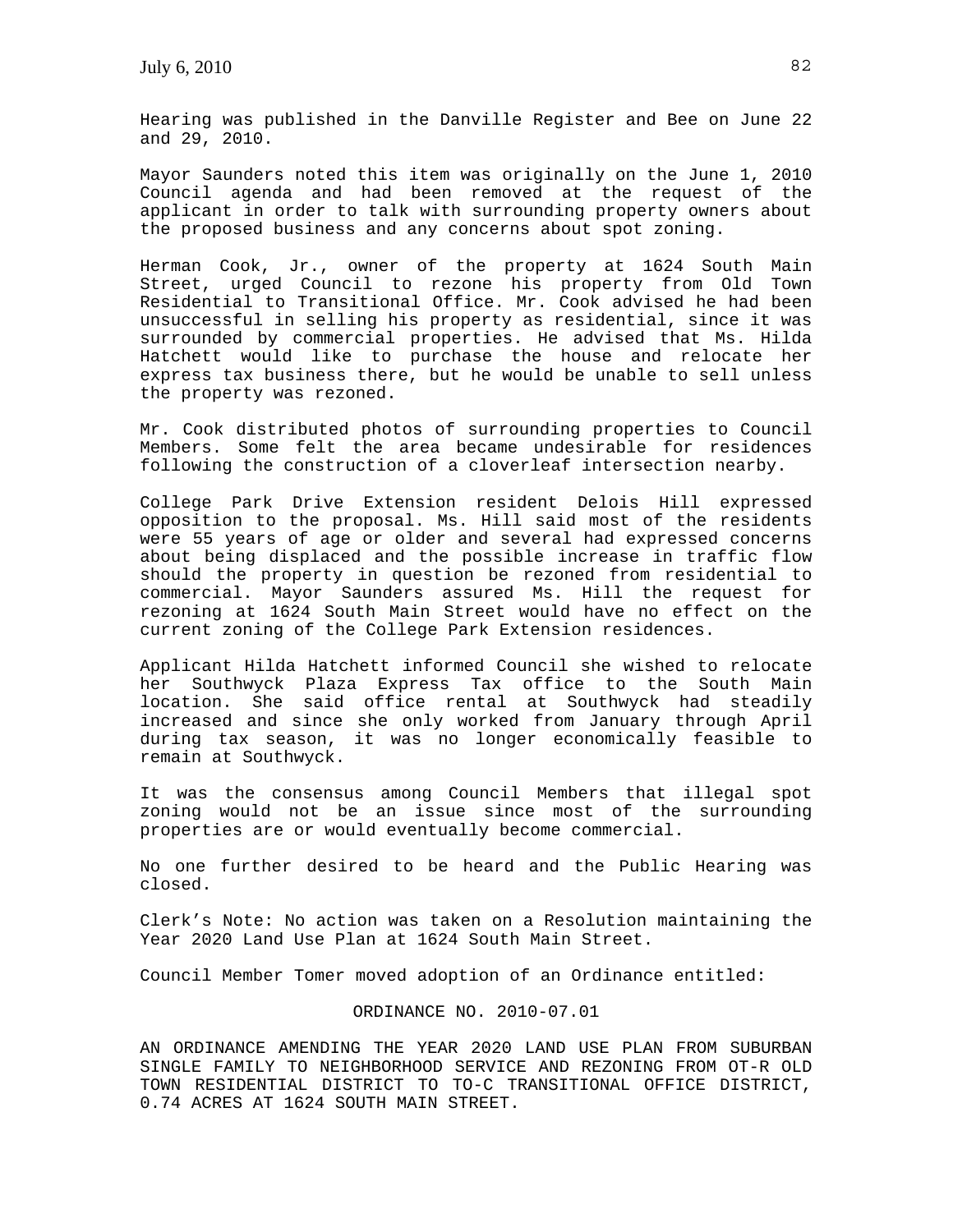The Motion was seconded by Council Member Miller and carried by the following vote:

VOTE: 9-0 AYE: Campbell, Gilstrap, Jones, Luther, Miller, Rawley, Saunders, Shanks, and Tomer (9)<br>NAY: None (0). None  $(0)$ .

### **PUBLIC HEARING – AMEND 2020 LAND USE PLAN AT 204 WOODLAND AVENUE**

Mayor Saunders opened the floor for a Public Hearing to consider a request to amend the Year 2020 Land Use Plan from Urban Single Family to Public Semi-Public Area and to rezone the property from OT-R Old Town Residential to RO-C, Transitional Office District at 204 Woodland Avenue. Notice of the Public Hearing was published in the Danville Register and Bee on June 22 and 29, 2010. No one present desired to be heard and the Public Hearing was closed.

### **Statement of Conflict of Interest**

I, Alonzo L. Jones, do hereby state that I have a conflict of interest regarding the rezoning request of Averett University listed on the agenda as Item VIII (A) 1 & 2 because I am an employee of Averett University. Therefore, pursuant to the State and Local Government Conflict of Interest Act, Virginia Code Section 2.2-3112, I must abstain from voting on this agenda item.

### s/Alonzo L. Jones

Council Member Rawley moved adoption of an Ordinance entitled:

### ORDINANCE NO. 2010-07.02

AN ORDINANCE AMENDING THE YEAR 2020 LAND USE PLAN FROM URBAN SINGLE FAMILY TO PUBLIC AND SEMI-PUBLIC AREA AND REZONING FROM OT-R OLD TOWN RESIDENTIAL DISTRICT TO TO-C TRANSITIONAL OFFICE DISTRICT, 204 WOODLAND AVENUE.

The Motion was seconded by Council Member Campbell and carried by the following Vote:

VOTE: 5-3-1 AYE: Campbell, Gilstrap, Miller, Rawley, and Saunders (5) NAY: Luther, Shanks, and Tomer (3) ABSTAIN: Jones (1).

# **BUDGET AMENDMENT-FY 2011 - MASS TRANSIT PROJECT**

Upon Motion by Council Member Rawley and second by Vice-Mayor Luther, an Ordinance entitled:

ORDINANCE NO. 2010-07.03